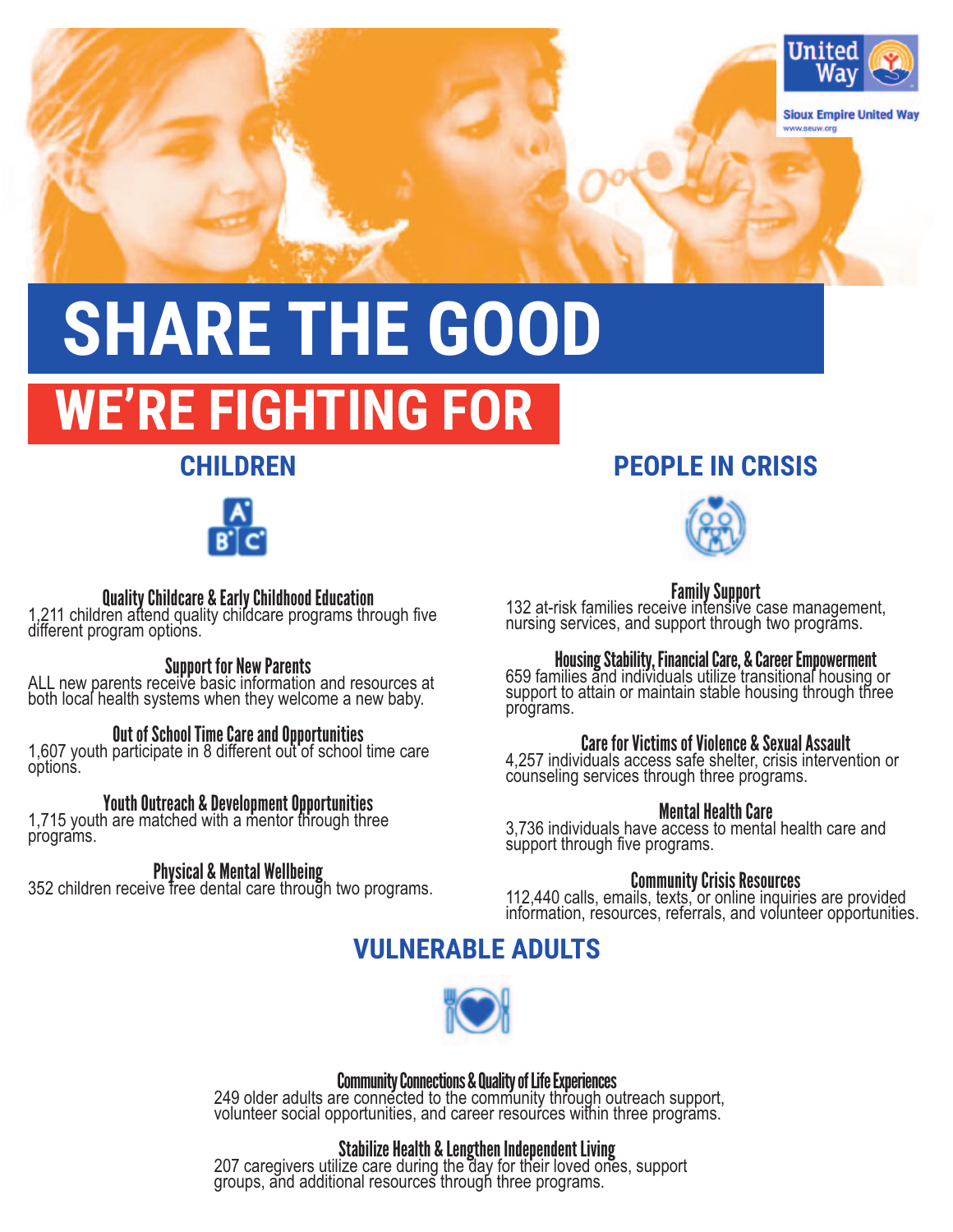

# **WE'RE FIGHTING FOR**

# **CHILDREN**

Sioux Empire United Way invests in our community's youth. We provide quality, early childhood education and ensure that school-age youth have a safe place to be when they're not in school, but cannot be at home. Mental health care is a priority and available to students through their schools. Investing in children is investing in our community's future. Your gift to Sioux Empire United Way helps:

**1,211 children** are provided with a quality childcare program that provides age-appropriate care and education. The Federal Reserve Bank of Minneapolis documents that early childhood education is an economic investment – **for every \$1 spent on early education, you see a \$7 return later in life.**

*"We love Boys & Girls Clubs so much. The staff is part of our family and I can't imagine the girls not being here." Alice is now thriving in the pre-k room and on target developmentally. Dahlia is also experiencing gains particularly in her vocabulary, talking in full sentences. She also is recognizing shapes and colors.*

**10,700 books** are mailed to children under the age of five each month. One study reports how **when children are read to for one hour per day, they enter school with a vocabulary three times larger** than students who are only read to 30 hours total during their first five years.

*"This kid loves to read," mother Kendra noted about her son Brantley, just before Brantley was presented with Sioux Empire United Way's 2,000,000th book through Dolly Parton's Imagination Library program.*

*"As a new grandpa whose granddaughter has now received six books from Imagination Library, I love those moments of sitting and reading to her," stated Dr. Dan Heinemann, 2019 Sioux Empire United Way Board Chair. "We learn to read, so we can then read to learn, and that is why this program is so important, to create that love of reading at an early age."*

**409 counseling sessions** are provided each month to students at more than 40 are schools. This enables students to have **mental health care** in their school.

*"We are so excited about the opportunity to provide access to mental health care in our local schools through this innovative program. PATH is a great example of people in our community working together to solve local programs and of what makes our local United Way so special," said Rebecca Kiesow-Knudsen, Vice President of Community Services at Lutheran Social Services of South Dakota.*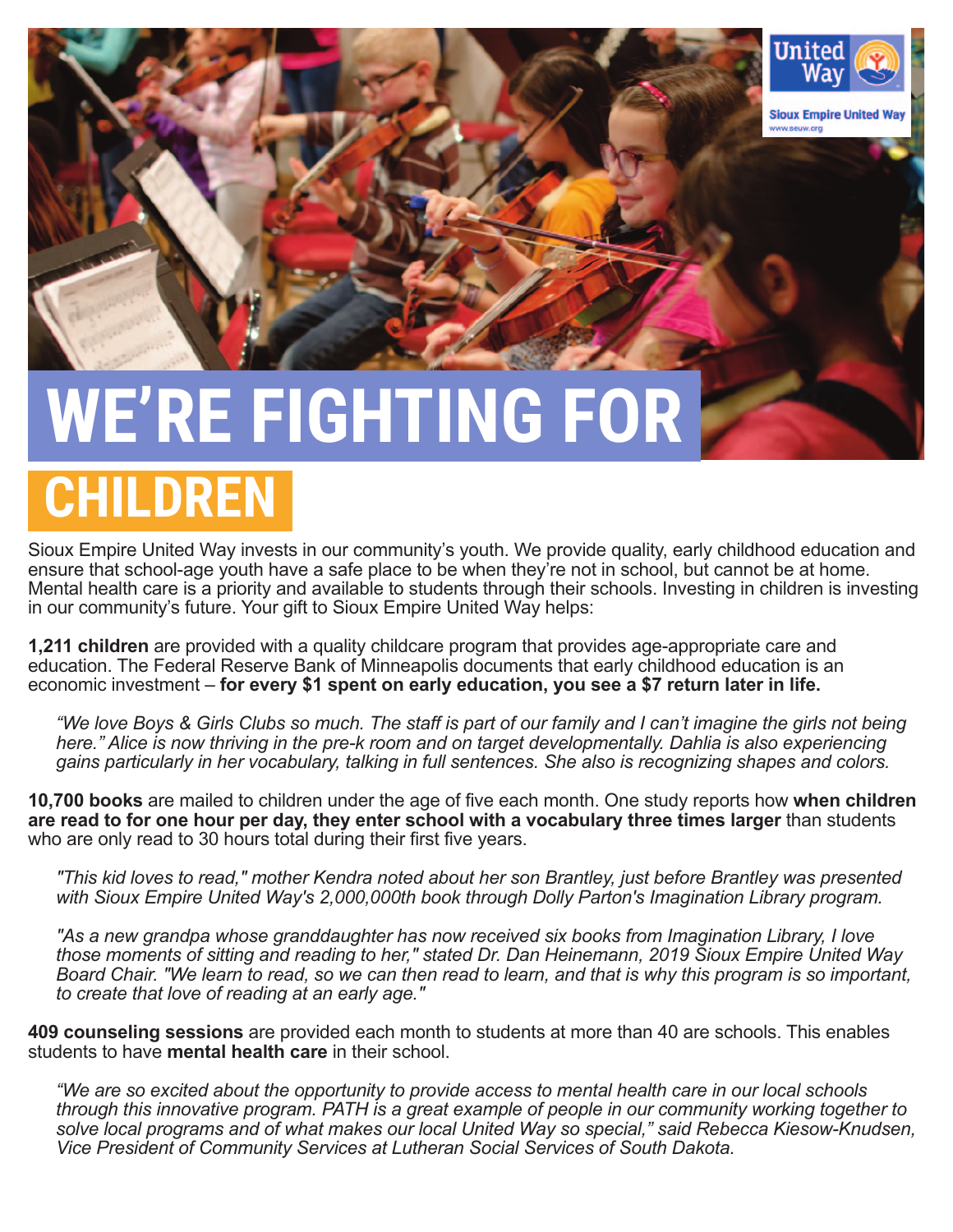

# **WE'RE FIGHTING FOR**

# **VULNERABLE ADULTS**

"Before my husband got sick, I took good care of myself, but when he couldn't take care of himself anymore – I forgot about me." A caregiver noted her appreciation of the support she has found. United Way is committed to providing assistance to help vulnerable adults maintain their independence and their sense of community.

**226,000 meals** are provided to people ages 60 and over in a congregate or home-delivered setting. Older adults require nutrient-rich foods for **healthy aging** and prevention of chronic disease.

*"My mom is 99 years old and still lives alone in her own home. She loves being here, but can barely get around even with a walker. She is on a limited income so Meals on Wheels has been a Godsend. These nutritious tasty meals provide her with usually enough food for two meals. She looks forward to them and the interaction with the delivery people. Thank you for the much needed service from the bottom of our hearts!" – Daughter of Home Delivered Recipient*

**69 older adults** are paired with a volunteer for social and recreational purposes or receive routine phone call checks – which helps **reduce feelings of loneliness and increase their connection to our community.**

*Sharon has expressed on several occasions how thankful she is for the Better Together program. Thanks to her volunteer, she has been able to experience her new community. She has been to Falls Park, Christmas at the Cathedral, the Sculpture Walk, and various concerts. Sharon was even able to visit her family's homestead in Madison with Donna. She has shared that she never would have been able to do any of these things as she did not know anyone who would be able to take her, let alone someone who would enjoy the experiences with her.* 

**279 individuals** with disabilities are provided with social, recreational, and quality of life activities to improve their relationships with peers and our community. Inclusive recreation allows for **improvements in physical well-being, prevention of secondary conditions, and social growth.**

*Natalie has been assisting Shirley in working on the garden together for two years. They love working on the garden, not only growing vegetables, but also growing a friendship. Their time together is enriching to everyone involved. Natalie enjoys volunteering and being a mentor because she loves to teach Shirley how to grow items in the garden. Shirley loves working on the garden and seeing all the harvest at the end of the season!*